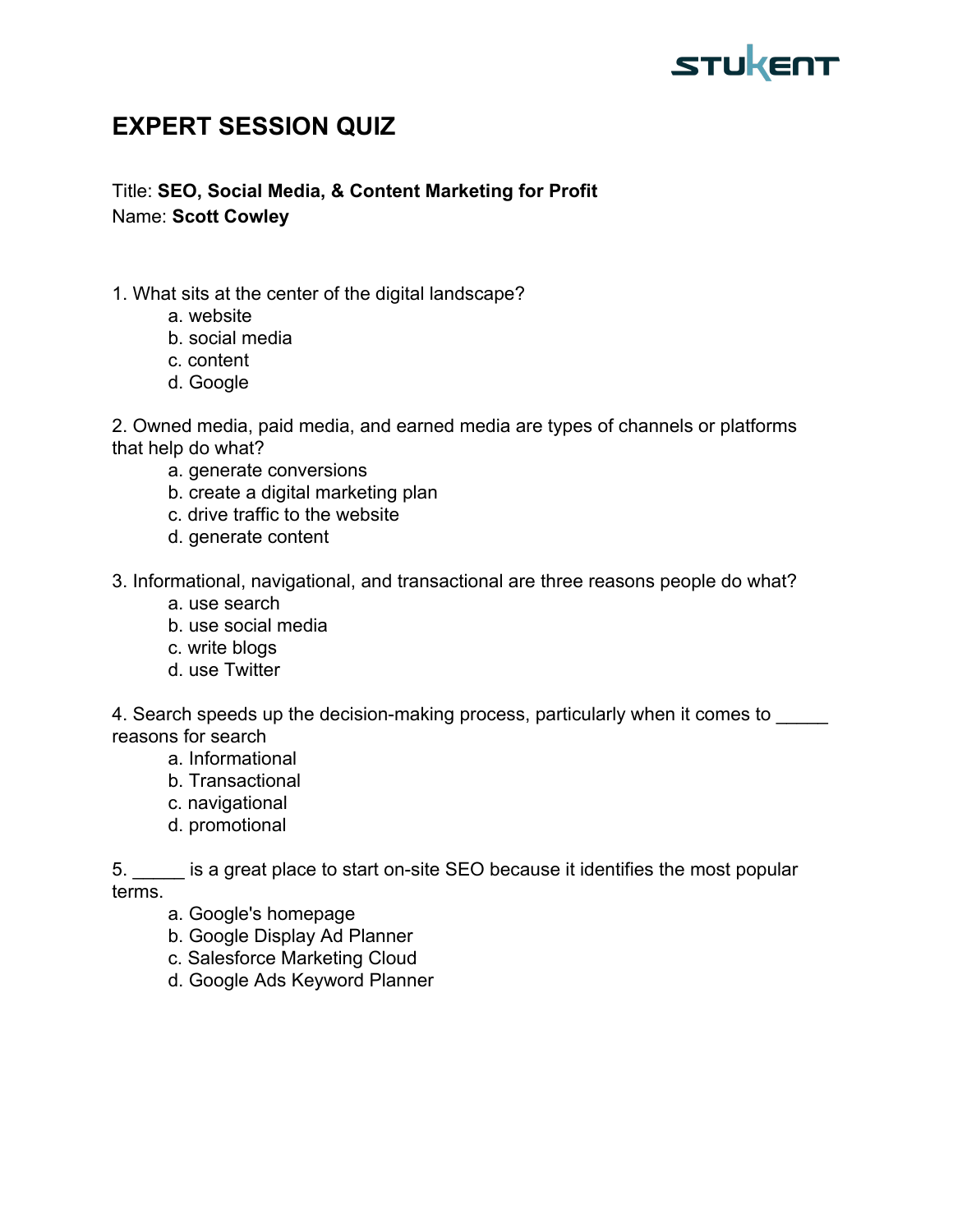

6. Consumers are no longer searching for "headphones" but want to know the "best headphones" and therefore want "best," "biggest" and "fastest" in the search results. As a result, they want the to do the work for them.

- a. Websites
- b. Keywords
- c. social media
- d. display ads

7. Because consumers are modifying searches to get content that is more relevant, it's a good idea to incorporate \_\_\_\_\_ into our content.

- a. Keywords
- b. the year
- c. blogs
- d. product descriptions

8. People are starting to type in whole questions rather than specific words, which leads credence to having that have this as a post rather than spend money on

- a keyword.
- a. social media
- b. display ads
- c. corporate blogs
- d. landing pages

9. \_\_\_\_\_ is a tool one can use to determine how many links are pointing to your site in terms of quality and quantity, as well as how strong your collection of links are compared to your competitors who are ranking ahead of you. It could also be used to identify any harmful links that may be damaging your credibility.

- a. OpenSiteExplorer.org
- b. Salesforce Marketing Cloud
- c. Google Ads Keyword Planner
- d. H1 Tag

10. One mistake that websites often make is having a lot of pages with the exact same keywords. This is known as \_\_\_\_\_.

- a. double dipping
- b. duplicate content
- c. keyword stuffing
- d. multiplexing

11. If you have developed perfect optimization but have no site authority, what action should you take?

- a. change keywords
- b. change keyword bids
- c. update content
- d. acquire links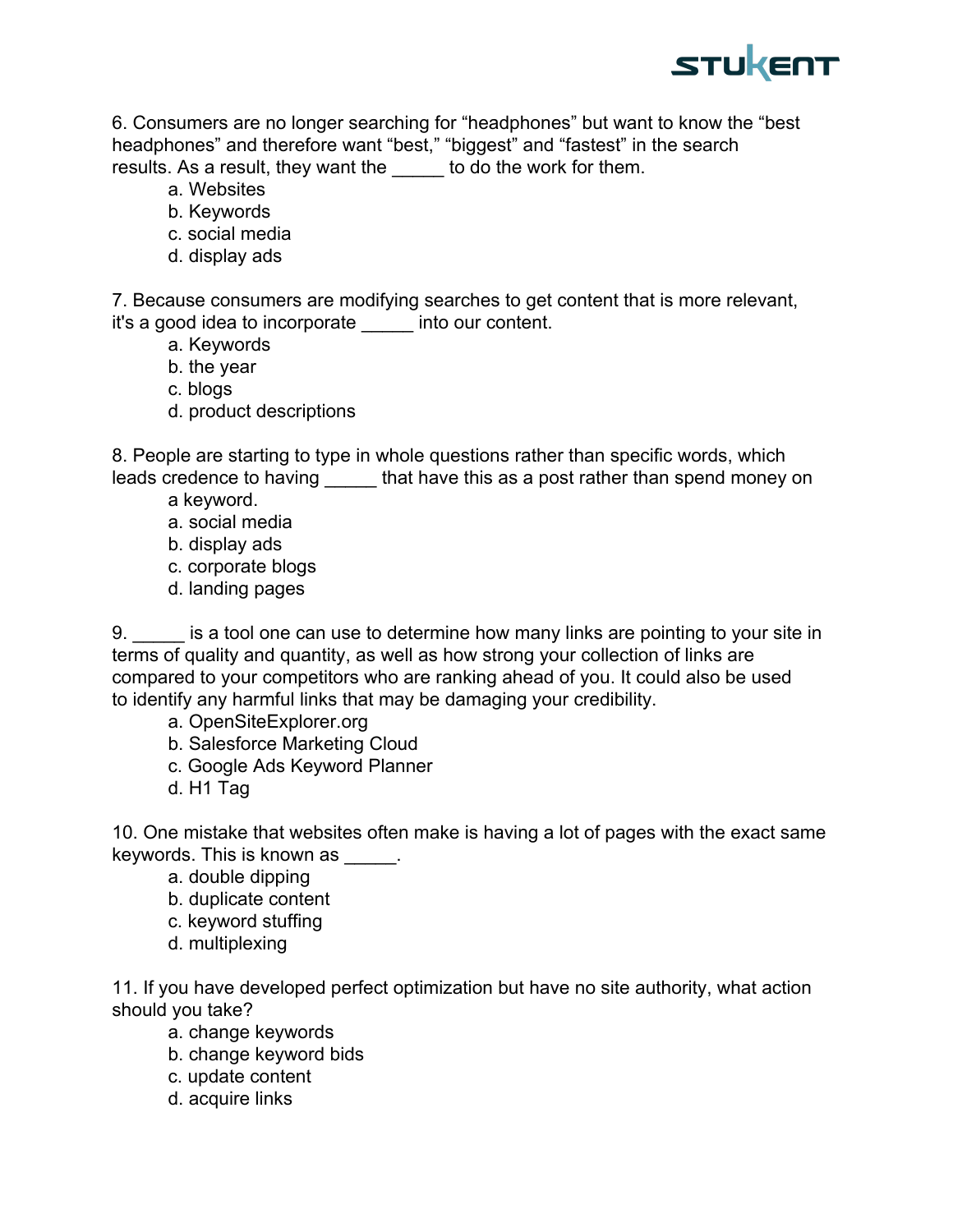

12. According to Scott Cowley, very little commerce happens on  $\qquad \qquad$ .

- a. social networks
- b. Websites
- c. Google Ads
- d. mobile devices

13. According to the presenter, what's happening in social media marketing centers around two main activities. What are they?

- a. building communities and generating likes
- b. generating likes and driving traffic
- c. building communities and driving traffic
- d. generating likes and sending tweets

14. According to the presenter, building an online community through social media represents a great source for

- a. competitive advantage
- b. generating income
- c. brand building
- d. creating awareness
- 15. The first step in community engagement is  $\qquad \qquad$ .
	- a. content development
	- b. community growth
	- c. traffic growth
	- d. revenue growth

16. According to Cowley, is a source of competitive advantage if it's used to grow and engage brand communities.

- a. social media
- b. SEO
- c. display advertising
- d. content marketing

17. What percent of consumers enjoy reading content created by brands?

- a. 50%
- b. 60%
- c. 70%
- d. 82%